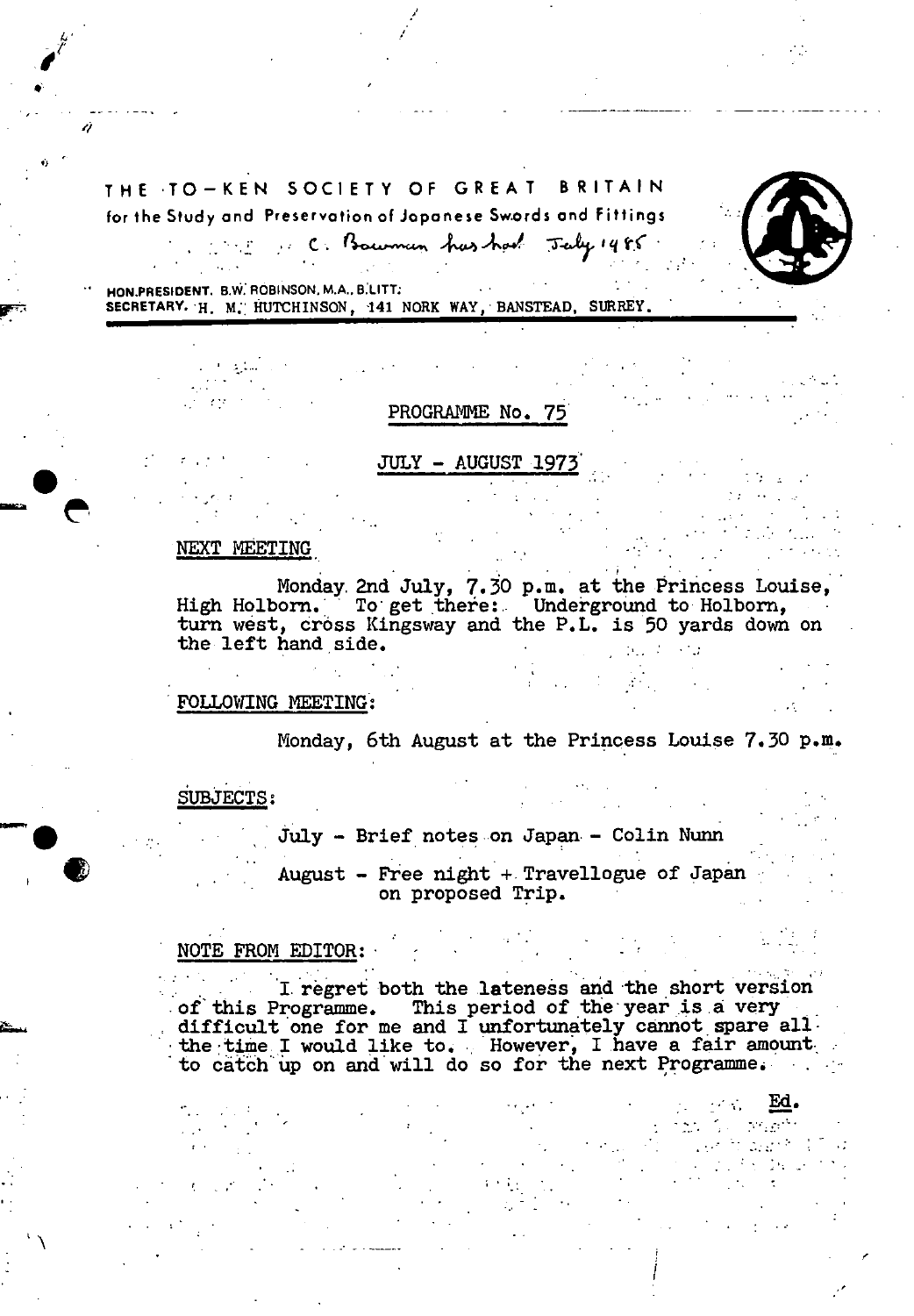#### MAY MEETING

 $\int\limits_1^1\frac{1}{\sqrt{2}}$ 

/

Prior to the opening of the meeting we duly laid out our cloth on the side tables and a number of small pillows for<br>the resting of swords. The swords members brought were duly The swords members brought were duly laid on them  $-$  so far, so good  $-$  it did seem that etiquette had considerably improved and may it continue to do so.

-2-

H <sup>H</sup>

The meeting opened to a rather large gathering of<br>members, over 40 in fact. It was very nice to see so man It was very nice to see so many. Two new members were welcomed, Mike Chapman from Kingston and John.

Our Chairman, John Anderson, was asked by the Birmingham To Ken to express a vote of thanks to Vic Harris, who went  $\mathrm{up}^$ and gave them a very interesting talk which was much appreciated to Colin Nunn who visited and gave a very generous donation to their funds and also to Sidney Divers who has also made a generous donation to their funds. They are extremely delighted - words fail them, and they asked John to express as forcibly as he could that they are really thrilled and very very satisfied with what has been done for them so far.

e

• So don't forget, anyone who is up that way, do drop in and see them, and as you know talks will be more than welcome to a really appreciative audience. They meet the first Friday in every month.

#### 3rd World Kendo Championships

Sidney Divers announced that these championships for 1976 are to be held in England at Milton Keynes. This is a really fantastic happening for 600 contestants from all over the world will be coming with officials - this will involve about 900 people. The Japanese Zen Kendo Renmai has offered \$20,000 900 people. The Japanese Zen Kendo Renmai has offered \$20,000 The whole-cost should be about  $£20,000$  but there is  $\overline{z}$  years to do it all in.

Assent of Man - The T.V. film showing aspects of the Japanese sword. Sidney had a letter from the B.B.C. saying the 4thprogramme in this new series, sub titled "The Hidden Structure" with which you very kindly assisted us, will be transmitted at 9 p.m. on Saturdáy 26th May on B.B.C.II. - The B.B.C. offered a private showing but since so few could have been included, it would raise the problem of who should go etc., so we declined<br>their kind offer. their kind offer. ...

John Anderson then brought to the notice of members the start of the new system for members' swords, which we hope will function. He explained the tables set to one side and He explained the tables set to one side and covered with a superb black material at great cost to the Society, together with small pillows on which, to rest the blades. Please use them. We hope this way swords will come off better than they have in the past and members do not come off any worse.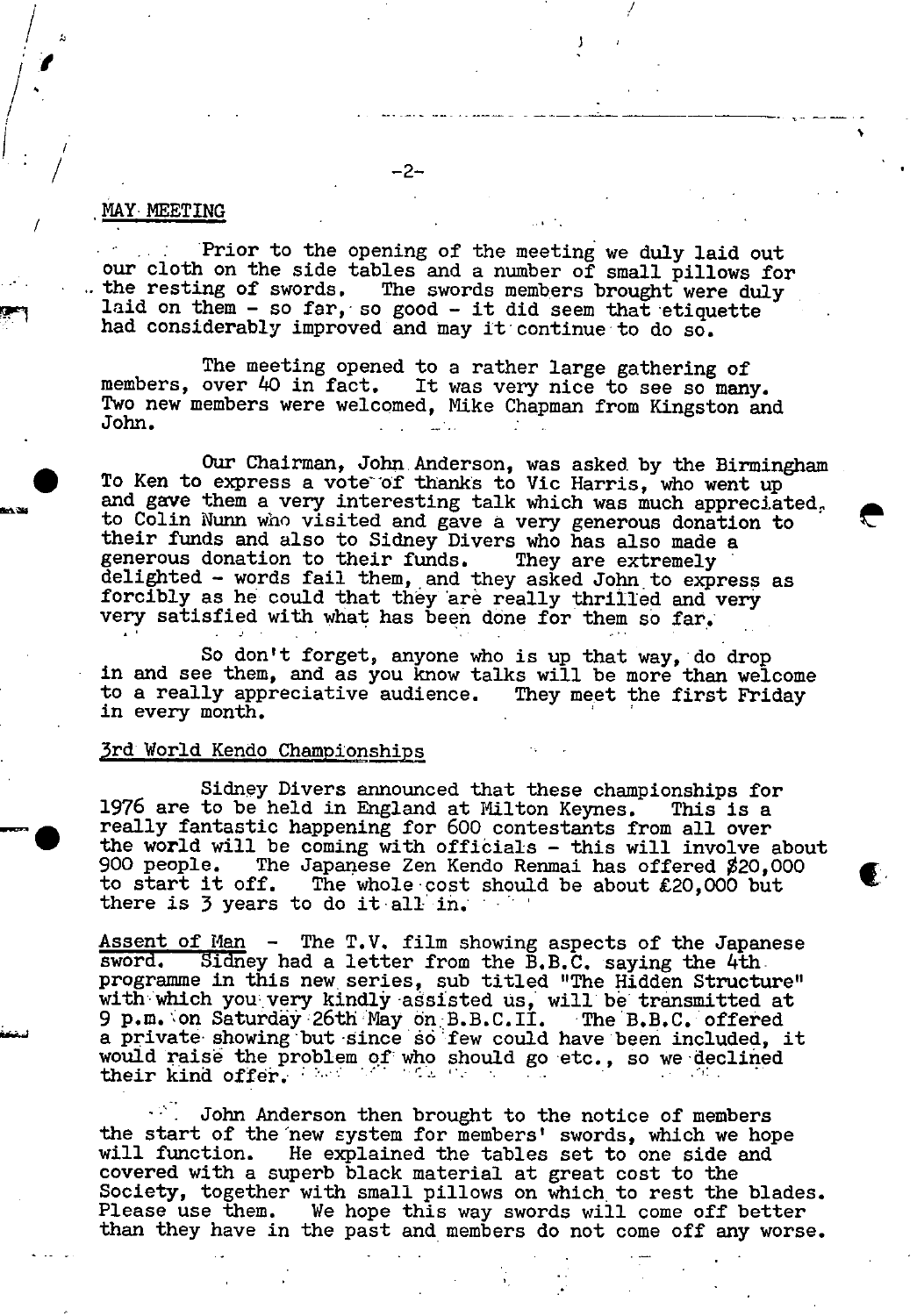Try. and find out who the swords belong to and get permission before.you.handle them and I think we shall: all appreciate it a little more. Peter Cottis then suggested that since such an event was due to take place at Milton Keynes, should not we do something in the form of an exhibition? It was thought to be an excellent idea and 1976 for such an undertaking  $\sim$ remembering the Ashmolean - is not so far off. Sidney explained that it would take place over the Easter Bank Holiday on the Saturday and Sunday.. The team events take place on the Saturday and on Sunday the individual tournaments.

By using the Olympic pool it was suggested we might stage another Dan no Ura, but since it would involve considerable loss of members it was over-ruled. After considerable discussion, frivolous and otherwise, it was agreed by all that we should make this a really fine display and the time to start. is now!

In the World Theatre Series at the Aldwych Theatre, we are informed Nori plays will be shown from the 4th to 16th June. Sidney was back once more letting us know that Milton Keynes has its own Dojo which was started last week. So any Kendoka passing through who would like to come, it's every Tuesday starting at 7.30. Be nice to see you - if you don't want to fight wear a big hat - sorry, I meant if you don't want to fight you can always watch. If you fence you get a free meal and all the beer you can drink. that every day - out shinai and at 'em.

Sword Polishing - a member enquired if the facilities for polishing swords in Japan could be improved from the present wait of 2.years. Dave Parker informed us that some blades had been in Japan for two years and we were not sure when they were coming back.

Andrew Ford suggested that whilst it may be possible to contact other polishers and get cheaper polishes, the better the polisher the more work he will have and therefore the longer the wait. One specific polisher only does 6 blades a year and obviously his charges are extremely high and he will<br>only do what he wants to. The price you may be prepared to The price you may be prepared to. pay is of no interest - only the sword. The standard of polish that we get is medioca by Japanese standards and those that<br>have been to Japan will tell you this. On the other hand, they have been to Japan will tell you this. On the other hand,<br>look a lot better after the polish, whatever it may be. He look a lot better after the polish, whatever it may be. mentioned a friend who had a blade cleaned up for £50 and then they decided it was worth polishing and that cost £150 more. Anything else was extra and it was not done by one of the top polishers.. We get our swords shipped there and back, shirasaya thrown in  $-$  insurance etc. for £70 a long sword.

/

 $\bullet$ 

1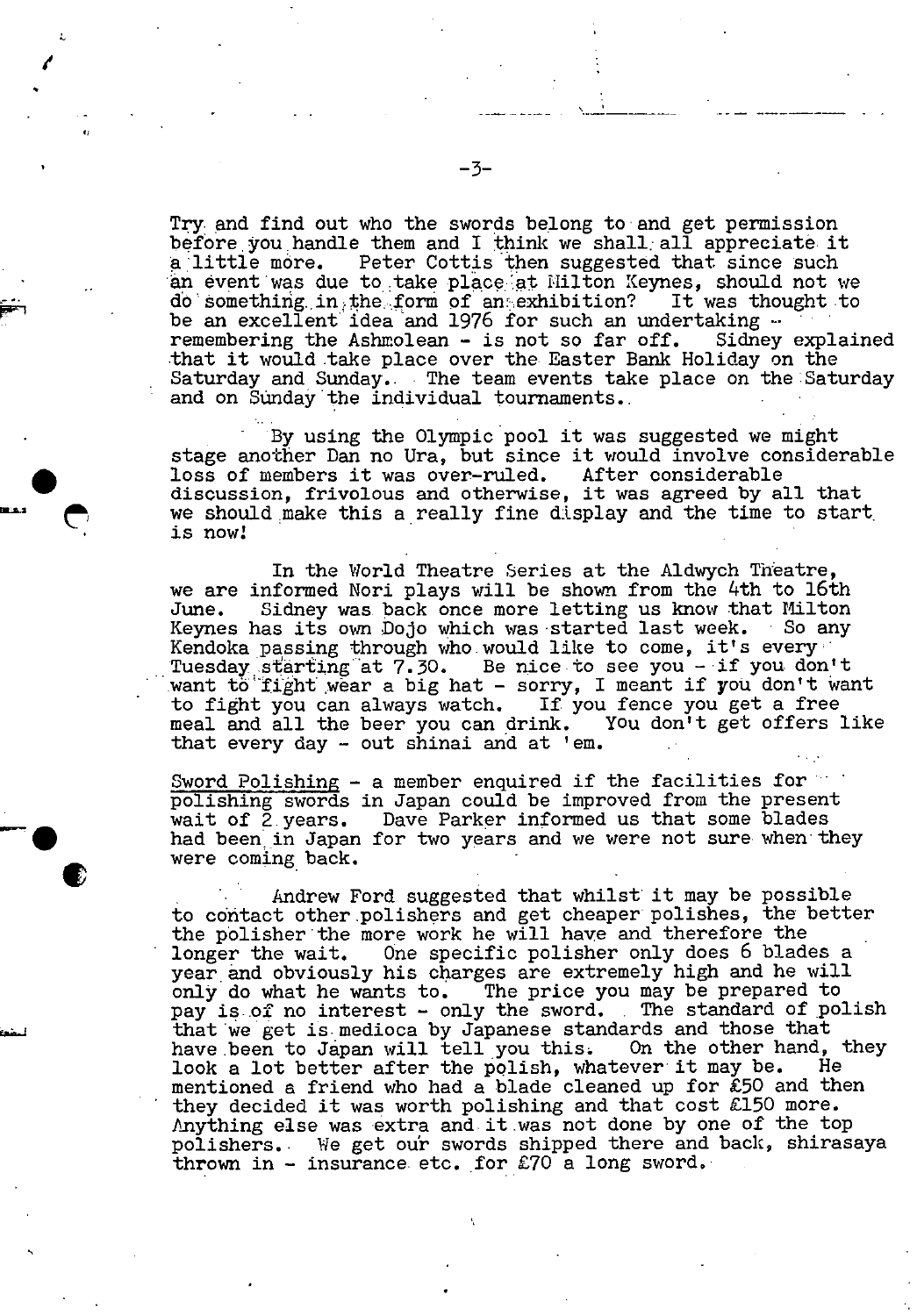Regards polishing - this is an art in itself and a polisher will not waste time on poor blades - apart from the fact there is nothing to bring out, it also wears his expensive stones badly. On a good blade he will spend much more time On a good blade he will spend much more time for there is something to produce and show his skill on a challenge if you like.

 $\sim 100$ 

It was suggested that the Society should employ a polisher and bring him over here for our own blades. .Asid then mentioned that he had previously discussed this with your: programme sec. and we had considered the idea of having him work at either of our homes on society swords. There would of course be no papers by this method as the'polisher cannot give papers, only shinsa panels can.

 $\mathbb N$ e actually meant to bring this up possibly 2 or 3 months hence when it was all laid on. There would be the expenses of fare, keep, etc., but then the actual polishing cost should be lower and definitely quicker.

Considerable interest was shown by members and it was suggested that shares be sold in this venture. It was suggested that another method might be for the polisher to give a charge according to the work carried out;  $10\%$  be then added. The polisher would then be paid and the balance cover fare etc. and if any left over, go to the Society. On the question of how many he would do .in say a year, would depend on the quality of the blades and effort involved. A figure of 100 in six months was mentioned, but I would think this impossible. Possibly 20 - 30 as an outside figure would seem more feasible.

The Birmingham Token have asked Sid to negotiate a cheap trip to Japan and on the latest count it: appears 89 people<br>are interested. This is a three week trip next year - cost are interested. This is a three week trip next year - cost at the moment is £349. If a full plane load of 120 could be gathered together it may well be cheaper. Sword viewing etc. would be arranged for those interested, obviously some people will only be going because of the cheap fare and make a business  $\,$ venture of it.' There is: quite a bit more to tie up but a six months warning will be given and those interested contacted.

Sword Etiquette - this vital subject was once again brought: up with various suggestions as to how we should arrange the tables for swords. Sidney offered to patrol the swords with an  $\leq$ assistant and should anyone point a blade at any person and. thereby endanger either sword or member, then that person: should be booted out. Ilost members approved, for something drastic must be done;  $\blacksquare$  It is something all are concerned in, not just a few members and the committee, but each person present. So members be warned, disciplinary measures will be taken no matter who is involved.

 $\checkmark$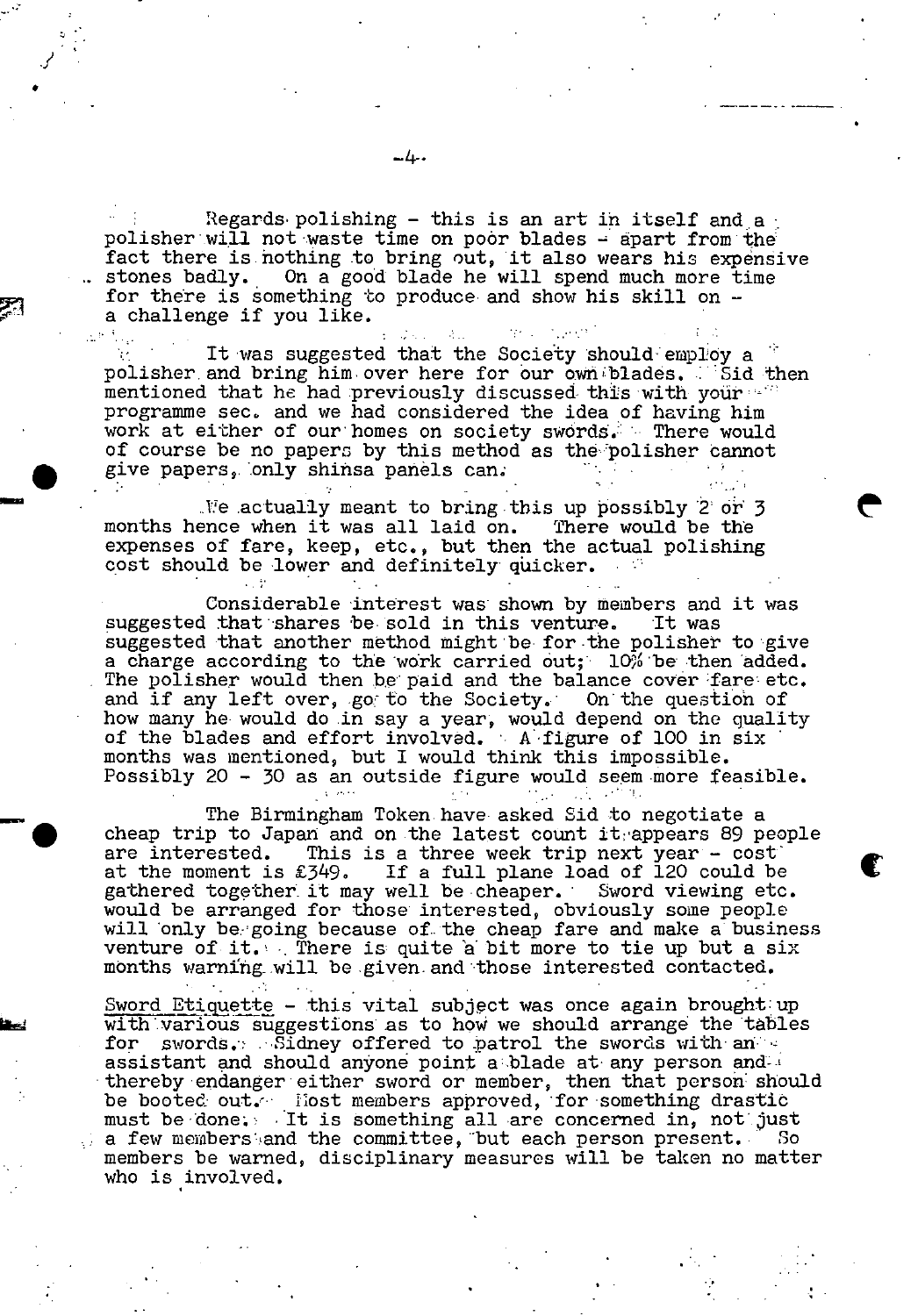## Several Swords - talk by Vic Harris.

Vic passed around a seven-page leaflet which had been<br>cfully typed and drawn by his good self. Those very carefully typed and drawn by his good self. fortunate to get copies will have the illustrations to aid them. Unfortunately for.corresponding members I shall have to leave those out, however I will do my best to describe them:

#### Sword Periods

a

.

|                                                                                       |                  | 1330 (approx) to 1394. Yoshino or Nanbokucho period |                                            |  |
|---------------------------------------------------------------------------------------|------------------|-----------------------------------------------------|--------------------------------------------|--|
| 1394                                                                                  |                  | Oei Period. Start of Muromachi period.              |                                            |  |
| 1467                                                                                  |                  |                                                     | Onin. Middle Muromachi                     |  |
| 1504                                                                                  | $\sim 100$ $\mu$ | Eisho                                               |                                            |  |
| 1521                                                                                  |                  | <b>Taiei</b>                                        |                                            |  |
| $\sim$ 1573                                                                           |                  |                                                     | Jensho Late Muromachi                      |  |
| $\cdot$ 1604                                                                          |                  |                                                     | Keicho End of Muromachi period for swords, |  |
|                                                                                       |                  |                                                     | and start of Shinto period. Keicho         |  |
| $\mathcal{F}^{\mathcal{A}}_{\mathcal{A}}$ , $\mathcal{F}^{\mathcal{A}}_{\mathcal{A}}$ |                  |                                                     | and Kanei periods cover the early          |  |
|                                                                                       |                  |                                                     | Shinto group known as the Momoyama         |  |
|                                                                                       |                  |                                                     | period for swords.                         |  |

Let us start as usual with the shape of swords, beginning with the earliest sword we have here, exhibit 1.

The sword appears to be the upper portion of a sword (it was a wakizashi with a blade of approx  $16$ <sup>0</sup>). It is not easy at first to see whether it started life as a long sviord or as a wakizashi. However, let us examine it closely. It has a couple of mekugi ana in the tang, the blade is broad and<br>robust and of even breadth throughout its length. The Kissaki robust and of even breadth throughout its length. The Kissaki<br>is long and the kissaki edge (fukura) is wasted (kareru). That is long and the kissaki edge (fukura) is wasted (kareru). is the curve of the edge is not there and it has a much more accute point.- the edge being straighter. Another point to notice is that the groove is finished lower than the yokote but very close to it. The sword could belong to one of three. very close to it. The sword could belong to one of three . periods when swords with long points and broad were made.

> First is the Yoshino 1330-1394 approx. It could be from the Momoyama period, that is the first year period of Shinto when the Shinto smiths grouped themselves around the castles and were finally after a hundred years or so, able to make their swords in peace, and they made nice ones.

Those who made swords in this style were: $\sim$ Yoshino. Pupils of Masamune and their schools. (Masamune's school influenced the whole country and many long strong tachis were made to be wielded from horseback. These were made by smiths who were taught by Masomunes pupils.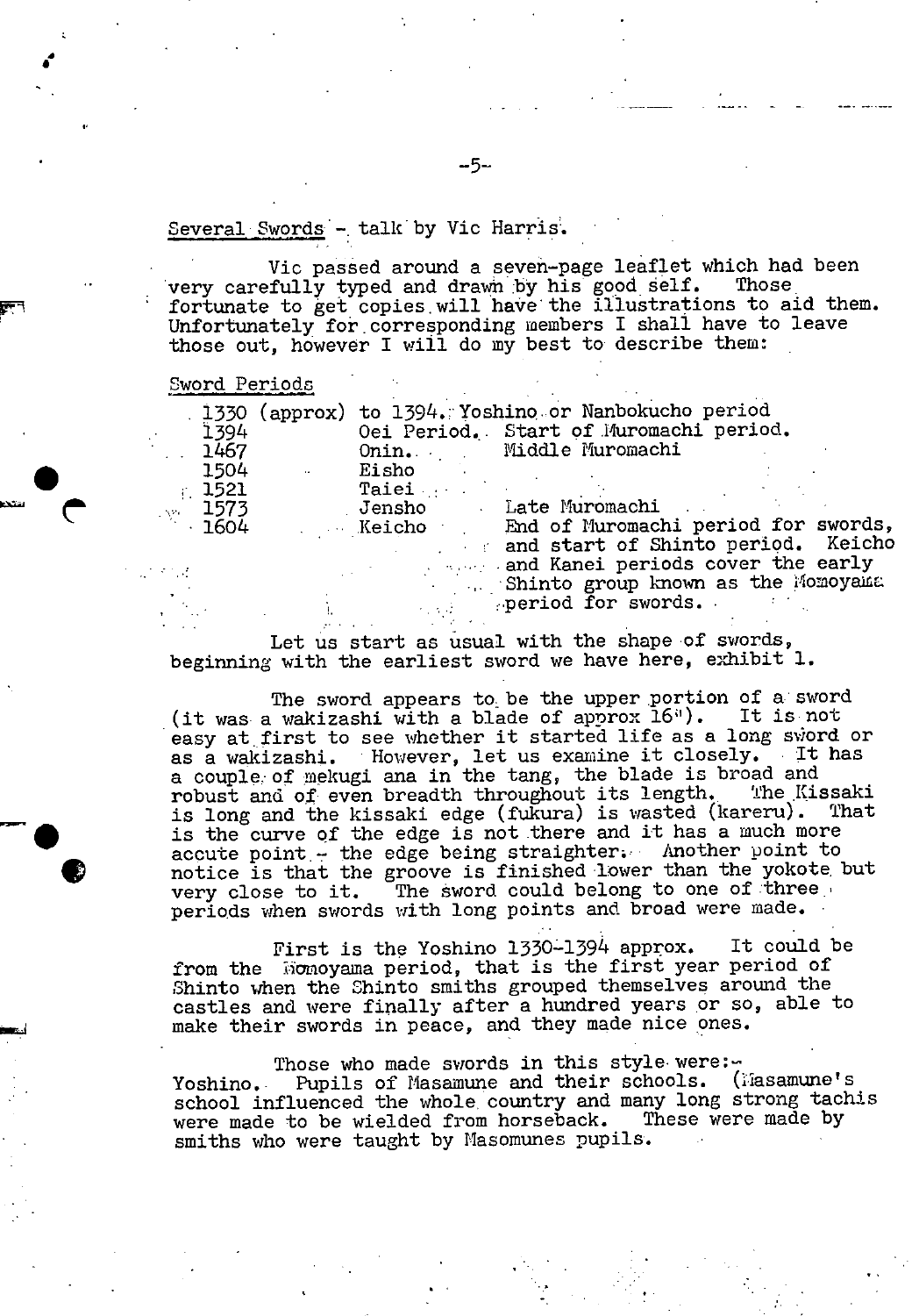Momoya.ma - The historical dating ;conyention puts Tensho *onwards*  as the Momoyama period, based on the Adzuchi castle type culture. But it was not until the castle towns grew up to be centres of commerce that swordsmiths settled down after a period of wars, when the wind of violence had disrupted the traditional schools that *sword* making came under the influence of the grand new culture. The Tokugawa bakufu disbanded the armies of common soldiers and many samural too were jobless. The remaining soldiers and many samurai too were jobless. samurai were castle garrison and jobs like that.. So in these conditions the swordsmiths found themselves not only making swords for a clientele composed only of samurai, but making swords for samurai inspired with the zest of a strong military government. In this period the great smiths made swords in In this period the great smiths made swords in Samural were castle garrison and joos like that.. So in thes<br>conditions the swordsmiths found themselves not only making<br>swords for a clientele composed only of samurai, but making<br>swords for samurai inspired with the zest were: Morigawa Kunikiro who did make swörds like that, copying the style of Masomunes pupils. Echizen Yasutsugu who made very hëàvy'svibrds, that 'is the 1st Yasutsugu.

 $i$  Shin Shinto period - about 150 years after the Momoyama period style there is yet another revival to the early days. Masahide made swords in Kamakura style, but of lower quality. Many smiths made large swords and late blacksmiths and cutlers<br>made large crude swords made large crude swords. Union the Church Control

Now let us consider the end of the groove which is firmly stopped just below the Yokote. During the middle Kamakura period long sturdy tachis were made. The length of the Kissaki was not, however, appreciably greater than in the early Kamakura period (Bizen Nagamitsu, Rai Kuñimitsu' for example, made these stubby great swords), and resultingly the kissoki was broad in comparison with its length. rearly Neumakura period (Bizen Nagamitsu, Rai Kunimitsu ror<br>example, made these stubby great swords), and resultingly the<br>kissoki was broad in comparison with its length.<br>Wext comes the Ikubizaki or Bull neck point. This i

the very stubby point where the length of the kissaki is shorter<br>the very stubby point where the length of the kissaki is shorter<br>than its breadth. The point appears to have been ground off. The point appears to have been ground off. The middle Kamakura period, the period of the flowering of the sword - some say - produced tachis about 2 ft.  $8$ " long and chunky great tachis that you could cut someone with. The men chunky great tachis that you could cut someone with. who wielded them were a ferocious lot whereas the men of the preceding period were not quite so rough and ready - they were the Kamakura samurai. I never get tired of saying how these points used to get chipped against the armour of the longols and then they found when they repolished, the hardened steel was gone or it overlapped the bohi  $\cdot$  groove. To correct this in the late 'Kamakura period they made the point a little longer and pulled the groove back a bit. It is interesting that one can distinguish between swords made by Yukimitsu and Masamune, alike in other respects, by the slight extra elongation of  $\tilde{\ }$ Masamune's Kissaki.

**S**  'S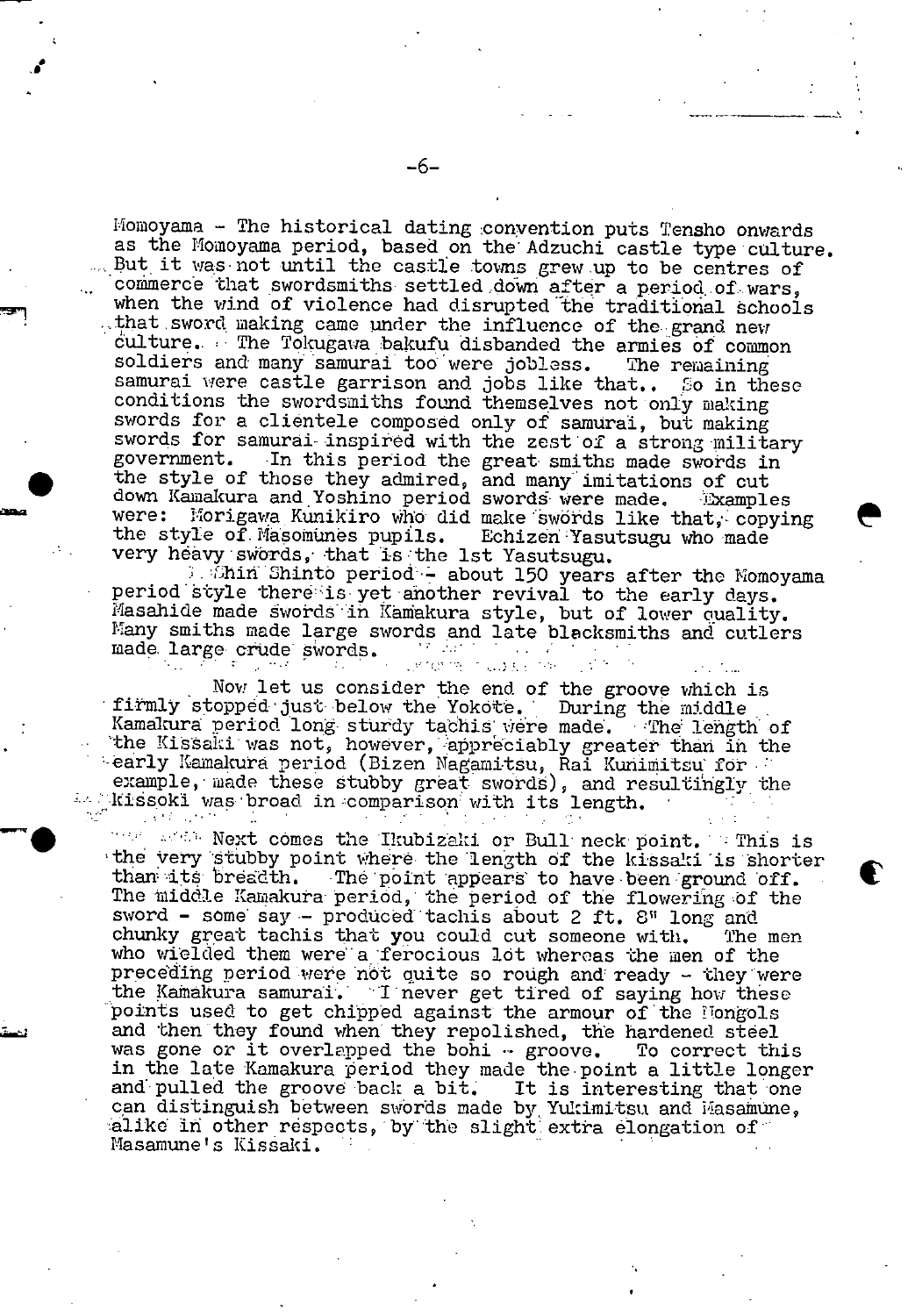I am bringing Masomune into the talk because he was such a marvellous smith that he actually taught smiths and they came from all over the country to learn and he revolutioned<br>the Japanese sword. It was a time when due to the politica It was a time when due to the political situation his forge was in a convenient place - Kamakura.

He can be likened to Umetada Myoju who taught the 'grandfathers' of many famous shinto schools e.g. Tadayoshi, Kunihiro, Yasutsugu. Umetada ijyoju taught his students to make swords in the shape and style of the old cut down swords of the pupils of Masumune.

Perhaps we can also liken Sushinshi liasahide, the founder of the Shinshinto era to Masamune for the same reason.<br>Now let us consider the thickness. In general Momoyama period Now let us consider the thickness. swords are thicker than swords of the same length of the Hoshino period. This sword exhibit 1 may seem thick but This sword exhibit 1 may seem thick but if it had originally been a three foot long tachi I don't think it would have been slimmer.

Next the Hamon and schools concerning sword 1. We have three types of choji hamon that were widespread during<br>the Mid Kamakura period. Choji was popular throughout Japan Choji was popular throughout Japan in this period in various forms.

- 1) Osafune Choji fairly subdued with the peaks of the choji forming almost a flat line  $-$  narrow hamon.
- 2) Rai choji  $-$  a deeper and more violent choji  $-$  with the bottoms of the valleys forming a reasonably straight line  $-$  much stronger  $-$  medium.
- 3) Ichimonji choji the bottoms of the choji forming a wave like shape, much more florid and wider shapes - deep.

Masamunes inspiration came from some unlikely sources, unlikely that is if we think of five schools and Soshu den<br>being one of them with Masamune as its founder. Kunemune of being one of them with Masamune as its founder. Bizen certainly lived in Kamakura and he certainly rubbed shoulders with Kunemitsu who most certainly taught Masamune.

Mithout going into detailed chronology here, I'd like<br>bout Bizen Kanemitsu, pupil of Masamune. The Bizen to talk about Bizen Kanemitsu, pupil of Masamune. hainon in the late Kamakura period declined from the brilliant choji of the precedipg period to gunome and gunome mixed with choji and some smiths e.g. Kagemitsu forged pure gunome and sujuha. In the late Kamakura period and Yoshina period we<br>always get gunome, sometimes mixed with choji. Gunome always get gunome, sometimes mixed with choji. literally means half a row of go men - the round stones used in the game of go - a row of semi circles. Pure choji is never the game of go  $-$  a row of semi circles. to be made again except on Shinto copies of Bizen swords.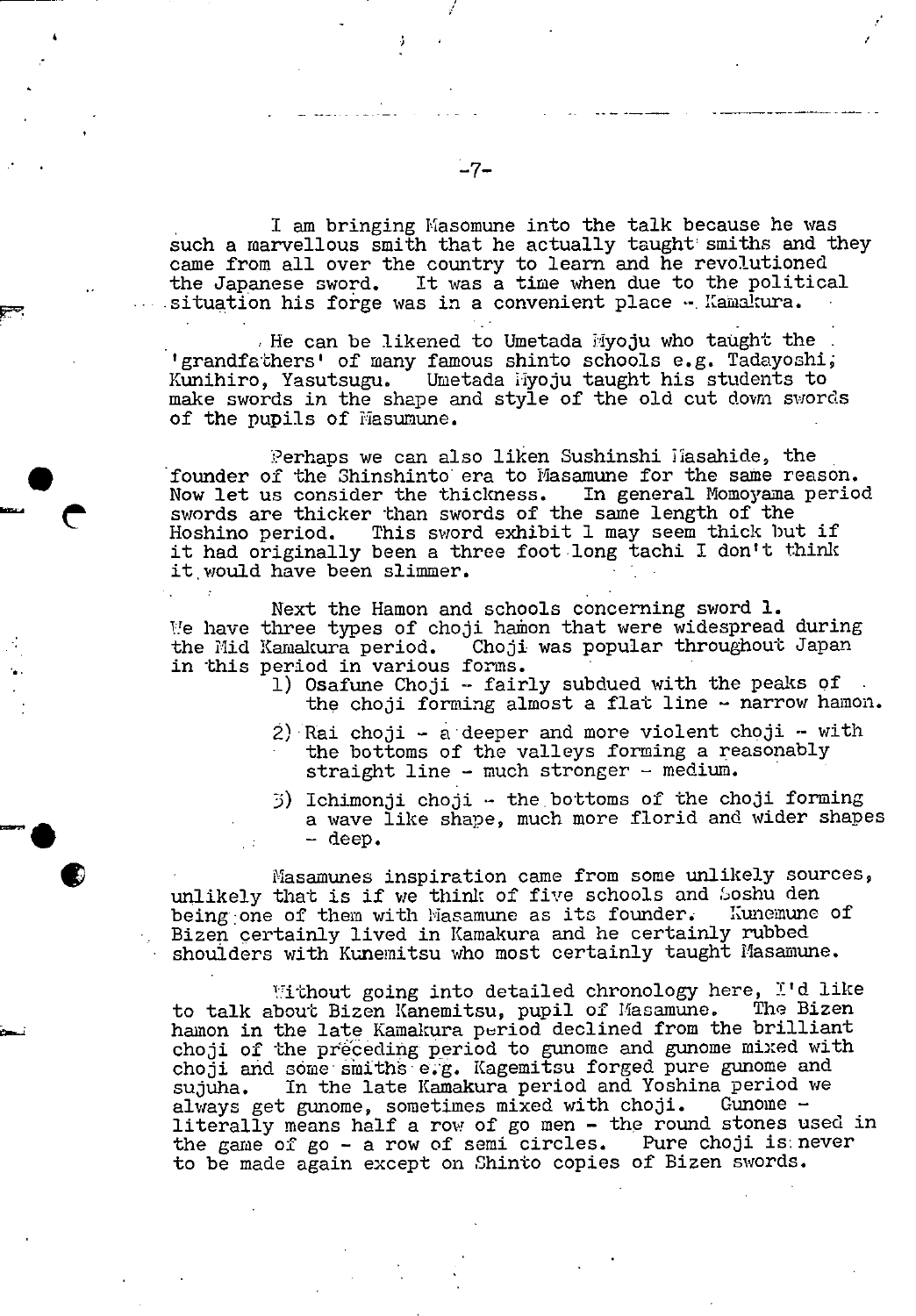I am Kanemitsu, who seems to be related to Kagemitsu, who made swords in gunome, made long tachis. One of his swords survives in its original length of 4 foot or so in a shrine. Most swords were cut down (suriage) as are all Masamunes long swords and most of those of his pupils. This became necessary for in the Murayoma period the wearing of swords through the belt was introduced and a four foot sword could make turning round rather hazardous as well as quite a stretch to remove it from the soya.  $\mathcal{L}_\text{c} = \mathcal{L}_\text{c} = \mathcal{L}_\text{c} = \mathcal{L}_\text{c} = \mathcal{L}_\text{c} = \mathcal{L}_\text{c} = \mathcal{L}_\text{c} = \mathcal{L}_\text{c} = \mathcal{L}_\text{c} = \mathcal{L}_\text{c} = \mathcal{L}_\text{c} = \mathcal{L}_\text{c} = \mathcal{L}_\text{c} = \mathcal{L}_\text{c} = \mathcal{L}_\text{c} = \mathcal{L}_\text{c} = \mathcal{L}_\text{c} = \mathcal{L}_\text{c} = \mathcal{$ 

## Nie and Nioi

After the Mid Kamakure period, the Bizen hamon is never Alter the Mid Kamakure period, the Bizen hamon is ne<br>again pure nioi. - Kanemitsu blades and other Bizen swords of<br>the Yoshino period always have fine nie over nioi.

#### Utsuri

a a

> The Utsuri of the Kamakura period is never found again. In the Yoshino period we find straight Utsuri - Do -utsuri. Even on other schools that had Utsuri, sometimes as Aoe school of the Yoshino period, it is straight.

So to conclude sword No.1. It has fine nie gunome hamon with a hint of choji and bo utsuri all along both sides of the blade. In the light of our low level of knowledge we In the light of our low level of knowledge we cannot but say that this sword is a Soden-Bizen suriage tachi of the Yoshino period. (Soden is short for Soshu tradition). Soden Bizen is the style of swordmaking of the school of Kanemitsu who studied under ñasamune.

Now, before we go onto the next sword let us consider A another of Masamune's pupils, in whose style smiths forged like rabbits for two hundred years. (Rabbits are forged?!!)

 $\blacksquare$  . Tegai Kaneuji studied under Masamune and went to Hino to make swords. Tegai Kanetomo went to fino and is known as Naoe Shizu Kanetomo. Kaneuji was the 'grandfather' of the Kaneuji was the 'grandfather' of the Mino style, which came to flourish during the Onin wars, to the end of the Koto period centred around Mino. Mino style was in Mino and Seki style which is Mino of a sort centred around Seki.

- Kaneuji Hamon and derivation
- a) A straight suguha of Nei with whispy points rising above the hamon. This I claim to have seen on Sadamune's - tachis.

b) similar to A but the whispy points much less accute and more obvious, often with quite pronounced togariba. Also gunome rising peakily. Sometimes the hamon kinks up and fades out into Nioi or something like Nioi. This hamon you find on Kaneuji swords. Again swords of the shape we are discussing.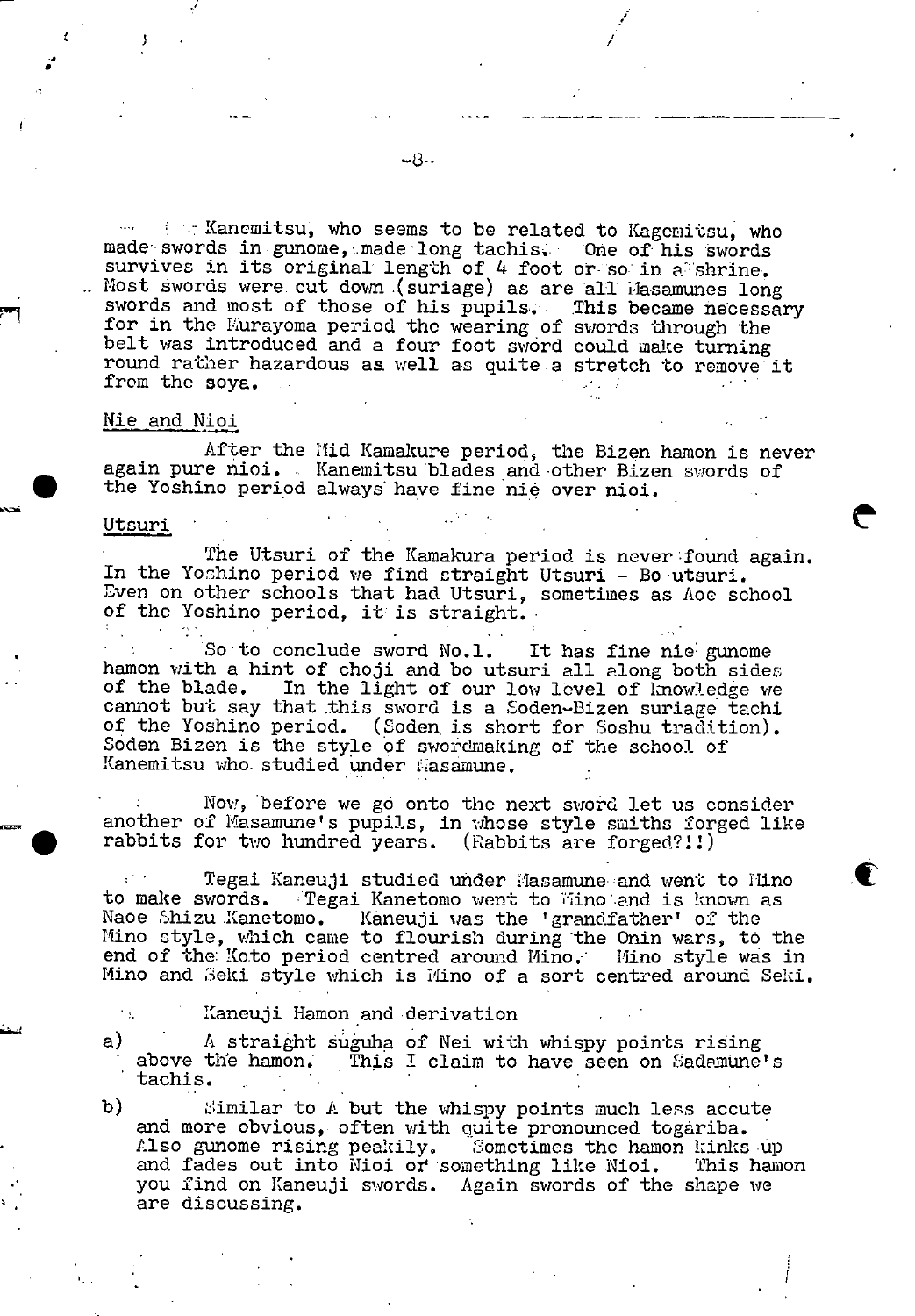c) Mext hamon is San bon suji (three cryptomerias), it comes under, various names depending on'how advanced the kinks at the top have got. You will find after the Yoshino period in the Iluramachi period in Mino style basically it seems to be derived from Kaneuji's whispy hamon.

Well there are whispy little points on that sword  $-$  you get them on several of Masamunes pupils' swords. You can • see them if you hold it.up to the light and twiddle it backwards and forwards.

Inis hamon is Mino style, sanbonsuji or gunome with kinks at the top. Kanemoto of Mino - Muramasa (C1500) kinks at the top. Kanemoto of Mino - Muramasa (C<br>Sukesada of Bizen C1500 and other used this hamon.

d) Another version of Sanbonsuji where the top -is becoming extinct and unskilfully done - the tops of the peaks appear to fade *away.* The work of poor smiths of the middle and late Muromachi period, mass producing swords for the armies of the sengoku period (period of wars). The peaks in the gunome are weak and sometimes disappear altogether. very poor swords the valleys also disappear.

Mino swords are characteristically practically shaped<br>In curve. Business-like and simply forged. In a word with a low curve. Business-like and simply forged. Mino swords are not beautiful.

Sword No.2. A katana with gunome, the tops of which wobbled away into an indistinct fuzz. It is a Bizen sword.

Now, as in the Kamakura period,, choji was popular all over the country so in the iduramachi period gunome was popular. Sort of the aftermath of this funny whispiness you get on some of Masamunes pupils' swords and indeed it's rather difficult to say exactly how much inter-relation there was between swords. The Muromachi period was a time when smiths migrated here and there and the hamon style of the period we find on Mino swords<br>and Bizen swords and all sorts of swords is Gunome. Sometimes and Bizen swords and all sorts of swords is Gunome. a very fine gunome like Muramasa with a sanbon äuji which has a very line gunome like muramasa with a san bon suji which had three little twiddles in it. Fometimes by unskilful smiths who couldn't get the twiddles in, they just stopped in a nasty little blur that there is on this sword No.2.

This sword I have put at the end of the lIuromachi.<br>Mino type gunome hamon. The white line like Utsuri It has a Mino type gunome hamon. on it is often found on mass produced swords of Koto period due to the forging process, where rods of different steels are welded together simply, without the old techniques of folding and'forging till a critical point in steel and structure quality<br>was reached. This white line is also found on Seki swords, This white line is also found on Seki swords, when it is known as Seki shirake (Seki white).

 $\mathbb{R}^n \times \mathbb{R}^n \times \mathbb{R}^n$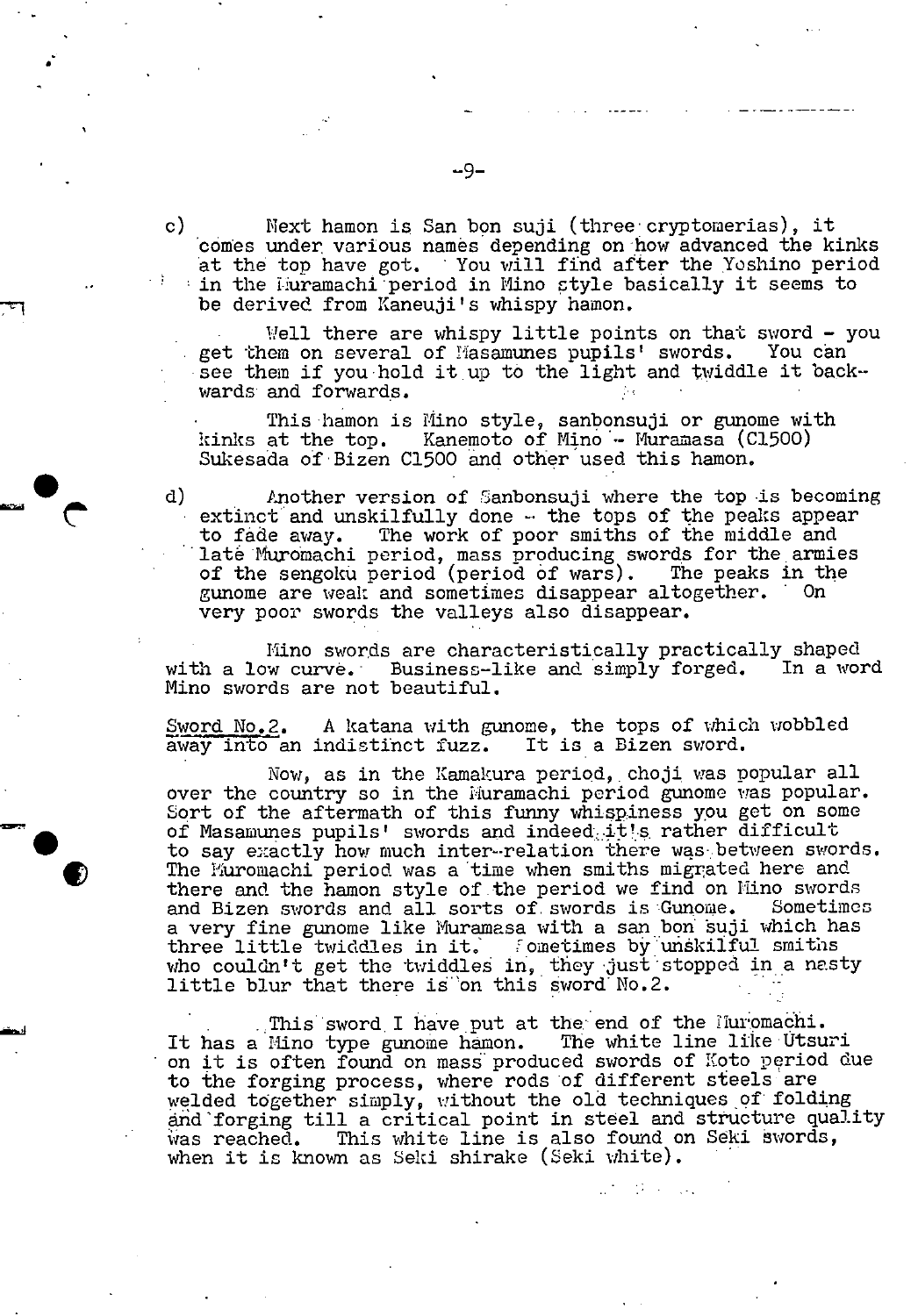On very poor swords you can clearly see the joint between the body and the edge of the blade. You can even .separate the,edge and the body of the poorer blade by attempting to cut something hard with it.

Sword No.3. A short wakizashi 12", dated 1580. The hamon is quite complicated, made up of gunome then a sort of halfhearted choji and Sunanagoshi. Sunanagoshi means lines of Nie along the hamon perhaps connected with the flow of the actual metal. We think of it as being characteristic of Soshu styl We think of it as being characteristic of Soshu style. In the Huromachi period there were so many smiths travelling to so many places and so many copying each others style that Soshu style and Bizen style got quite mixed up.

Late Bizen swords never had Utsuri and are usually in nie which is often coarse or broken down (Yaki Kuzure). Yaki Kuzure means the quench was a failure. The late Huromachi Bizen swords, the very good ones, are in very brilliant Nie and you don't get Utsuri on Nie swords.

This wakizashi is a classic example of the confusion between traditions during the Muromachi period. The sunagoshi is a inherited from Soshu style. The half-hearted choji is a is inherited from Soshu style. whimsical touch of old Bizen.

Yo (leaves) are found on Mino swords (e.g. Kanefusa) and is characteristic of late Bizen swords. Yo - sort of little dots in the hamon also found Seki swords and very fine Mino style swords as well.

Back to Sword No.2. The groove is a round ended giøove above the hamachi and comes up rather weak and sloppy to the yokate. That is one of the characteristics of Oei period swords.<br>3 10 22

## 0ei Bizen.Sword 4.

*<sup>r</sup>*QOi is. the first year dating in the J'iuromachi 'peri9d. Bizen swords of this period were made after the style of the Kamakura period but on a smaller scale. It is said'that. this was due to the start of the custom of wearing swords thrust through the belt, and that these swords were articles of dress rather than combat. The Oei Bizen sword has a small point and a light rather graceful sword, rather frail. I don't know exactly what the situation in Japan was during the Oei period but I think it was pretty peaceful. After Nan bokucho 1394, the two lots of armies of the two rival emperors had just stopped battling each other across the Yoshino plain and the Ashikaga had taken over Japan.

The swords are tachi and katana type with Koshizori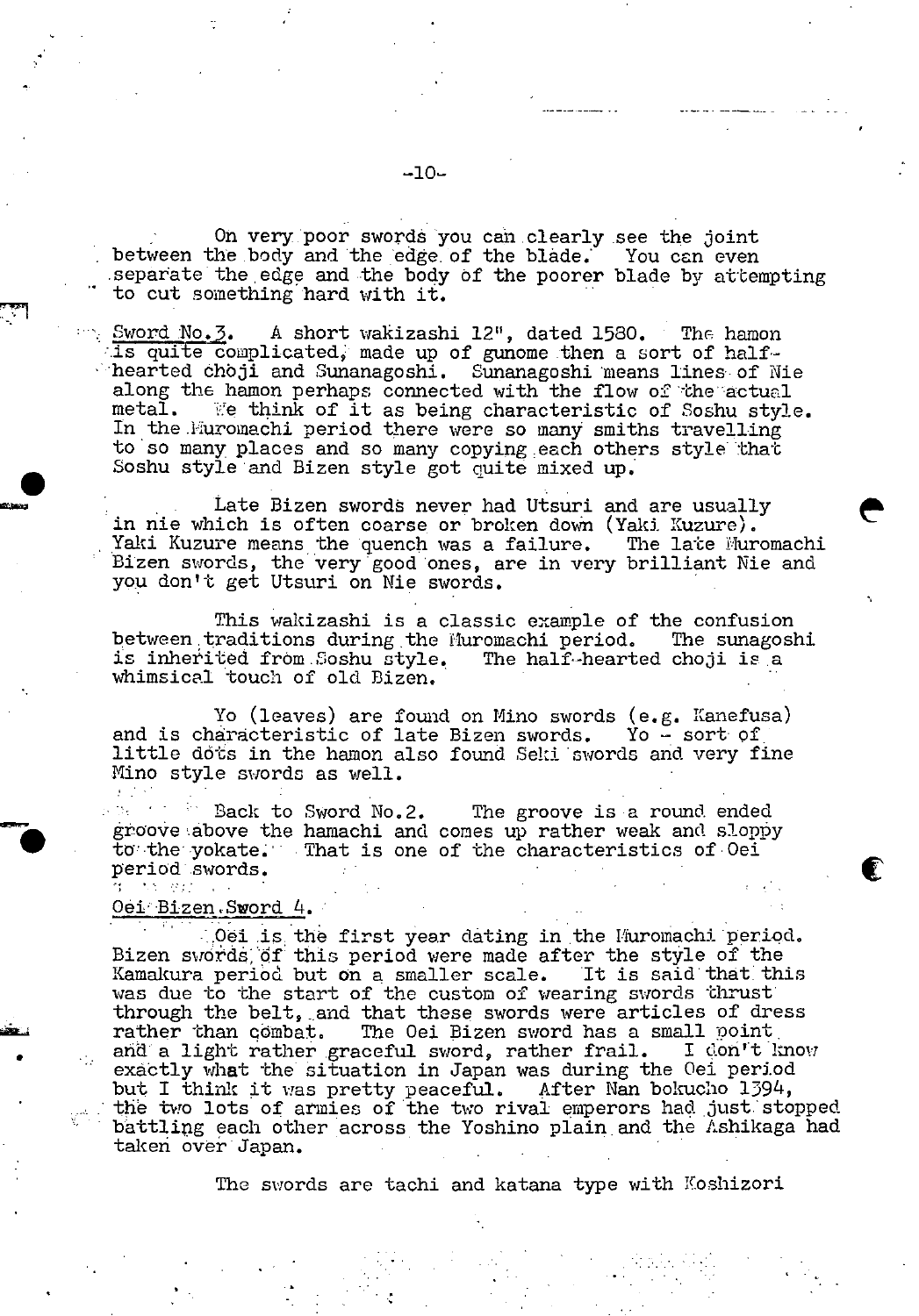(deep curve near the hilt) the blade decreases in width towards<br>the kissaki. The kissaki is small and the hamon a mixture of The kissaki is small and the hamon a mixture of choji and gunome.

These swords are generally more delicate even than<br>Heian period swords. The Kamakura Bizen swords, of which The Kamakura Bizen swords, of which Oei Bizen swords are copies, are, contrary to popular opinion, large sturdy swords. This sword has a gold inlay Katsumitsu - this too has ashi and yo.

Sword 5. This is a nicely made sword and it has a nice temper - a very slender sword, it gives the appearance of great age. It has a Sakizori feeling - no yokote. But if we look at; the jigane we see that in fact it is a Fukko to (restoration sword). Shinshinto made with a poor forging technique of mixing together soft steels of different constitution.

It is made, after the style of the old smiths techniques but the late smiths - that is after Masahide who was the 19th century revivalist. Masahide studied swordmaking. He made Masahide studied swordmaking. swords which looked like old Bizen and Soshu period swords, but<br>he couldn't do it. Swordmaking is such a difficult thing that Swordmaking is such a difficult thing that the great modern smiths cannot do it because when you are. actually working the sword it becomes harder with working and there are various things that happen to the steel during the process. It can only be worked to a certain extent beyond It can only be worked to a certain extent beyond which it loses the strength you impart to it and you have to get the last hammer stroke to coincide with the best strength and shape etc. of the steel. This is the art of the swordsmith and no one has been able to do it since a couple of generations after iiasamune.

'Kotetsu often made swords from just one piece, of. steel. Some used a piece for the middle and a hard piece for the edge. On swords which are tired, that is where tho steel in the middle shows through, we find masame grain on the middle steel on most swords. On very very old swords, however, you find Itame in the middle steel often.

Masahide made a valiant try to revive the traditions, but he could not rediscover their methods, and the late swordsmiths were left with no inspiration and no beloved teachers to guide their hammers. But in the traditionally isolationist province of old Nagashima or Hizen decendants of Tadayoshi, pupil to Myoju, forged good swords for generation after generpupil to hydju, forged good shorts for generation. The closed off during the Tokugawa period; life was very strict. In the Muromachi period the Nagashima samurai lived so strictly and after the Tokugawa government came about the Tokugawa passed<br>an edict which upset the Nagashima samurai. That is they an edict which upset the Nagashima samurai. prohibited the seppuku (suicide), except under certain

 $-11-$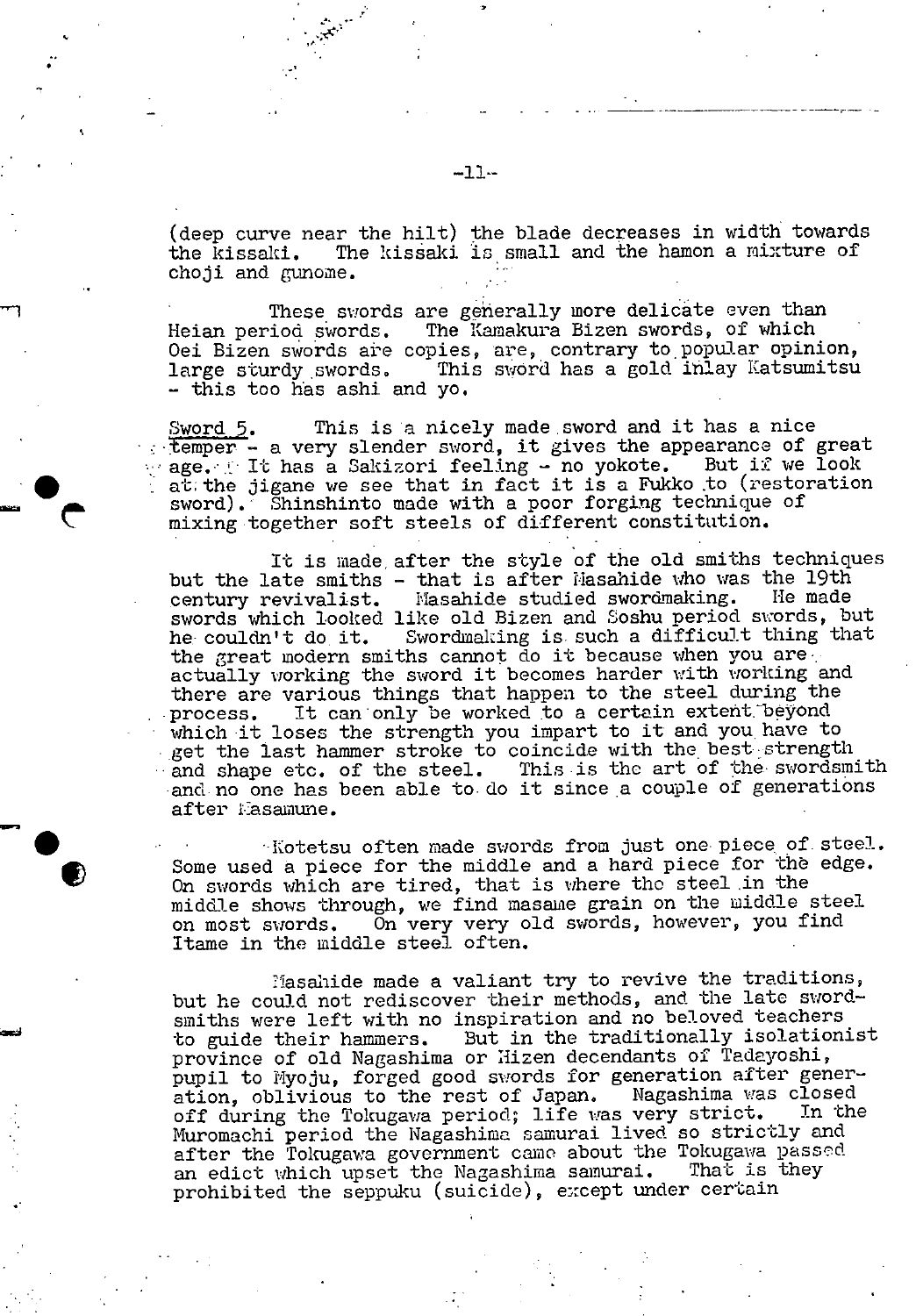circumstances. When the Lord of Nagashima died at the beginning of the Ddo period his chief retainers, of course, wanted to do away with themselves in the traditional manner, but as they were forbidden to do so by law, they retired to the mountains in disgust and wrote a severe criticism of the Edo period government. And this criticism is a most marvellous book that the Japanese have been taught from in recent years. It in fact outlines the principle of budo in rather vital terms.

> Quote: When a man goes into battle for his Lord, he should consider himself a dead body and when there is a choice between living and dying he should always choose dying, as that is the best way to make efficient use of oneself. If in the heat of a battle a man starts to think of his own good then he is only part used, having already sold himself into service, what a wretched  $individual!! - etc. -$

A member asked wittily perhaps  $-$  what was the punishment for killing yourself then. To much laughter. However, Peter Cottis came up with the answer, that **Is** - the family suffered, for they were answerable to the Lord.

Sword  $No. 6.$  -- Masayoshi - a lovely sword by this swordsmith who forged in Bizen style. There were Chinto and Shin Shinto schools who imitated the Bizen swordsmiths but they could never make good swords. It has a little gonome and lots of choji make good swords. It has a little gonome and lots of choji but it hasn't got Utsuri because they could not do it. Even the Ishido school who were so famous for making Bizen copies, sometimes produced a little white murkiness, but not Utsuri.

 $No.7$ . • Tanto with curve the opposite way uchizori. A very slim of very strong metal with an acient turned back tang. A whispy flame type boshi, bright nei hamon with tiny ashi. The style could be Kamakura or Oei period.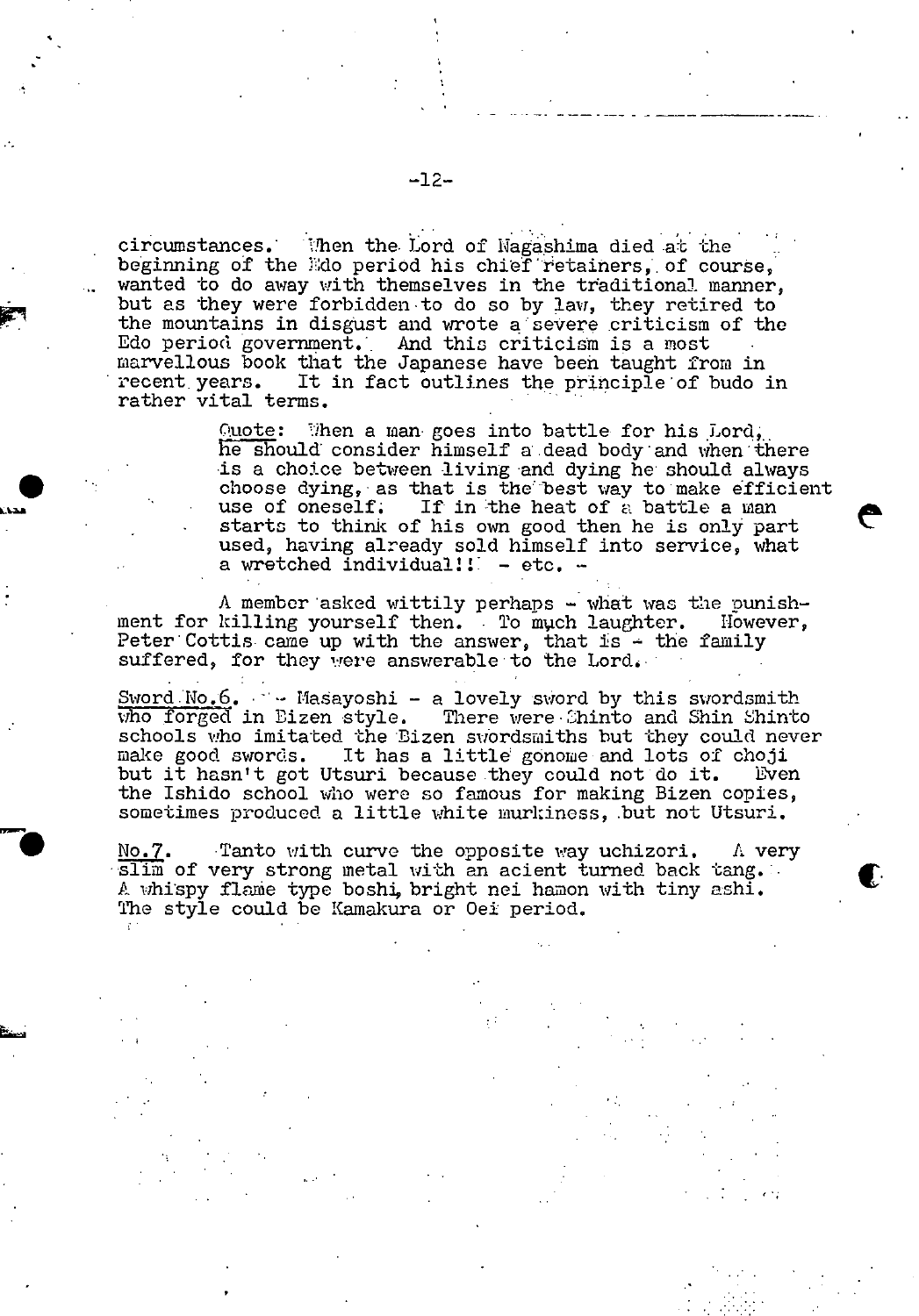### PROPOSED VISIT TO JAPAN (1974) FOR TOKEN NEMBERS (Sidney Divers)

- ----

Over the last few months the Midlands Token Society and I have been organising a visit to Japan. The normal tourist return fare London/Tokyo/London is £658 scheduled flight and this is without hotel costs which makes it too ... expensive for most people.

 $\Box$  I am pleased to say that we have successfully negotiated an all-in trip including first class hotel accommodation at a cost of £378 return per person.

Hotel accommodation is twin bedded sharing. The single room supplement (superior standard) is  $£40$ .

This price (subject to currency fluctuations) includes the air fare London/Tokyo/London by  $B.O.A.C./J.A.L.,$  all airport taxes, transit from airport to hotel, going and return, Tokyo/ Kyoto/Tokyo by air or rail, etc. It also includes five tour<br>vouchers per person. These vouchers can be used for whole de These vouchers can be used for whole day or half day tours as you wish, to visit such places as Nikko, Hakone, Kamakura, etc. whilst in Tokyo and the temples, castles, • Nara, etc. whilst in Kyoto. Food is not included at the hotel but can be bought to suit the individual. We have decided on this to get a reduced overall cost and because some may require large English breakfasts and others just a cup of coffee. Whole day tours usually include lunches and teas.

> The best time to visit Japan is either in Spring or Autumn and we propose arranging the trip for the last week of March or early April 1974. Though this may seem some way ahead it is essential that we get this plan moving now.

 $\overline{\phantom{a}}$   $\bullet$ 

1,

Most people can get 2 weeks off so we have arranged 6 nights in Tokyo and 4 nights in Kyoto. The hotel in Tokyo is the New Otani and in Kvoto the Grand Hotel. All rooms is the New Otani and in Kyoto the Grand Hotel. include bathrooms, T.V. etc. There are some six restaurants to choose from if you eat at the hotel and both have revolving tower restaurants. They are absolutely first class and I have been to both.

We are arranging for Token members, visits to the museums and lectures, watching a sword being forged, sword polishing, examination of National Treasures, etc. etc. and for Kendo enthusiasts practise sessions at different dojos.

With the all-in package we have negotiated, overseas members please note that come on this trip with u at higher cost. It is only possible to get such a bargain it may be cheaper for some of you to •s starting from London than going direct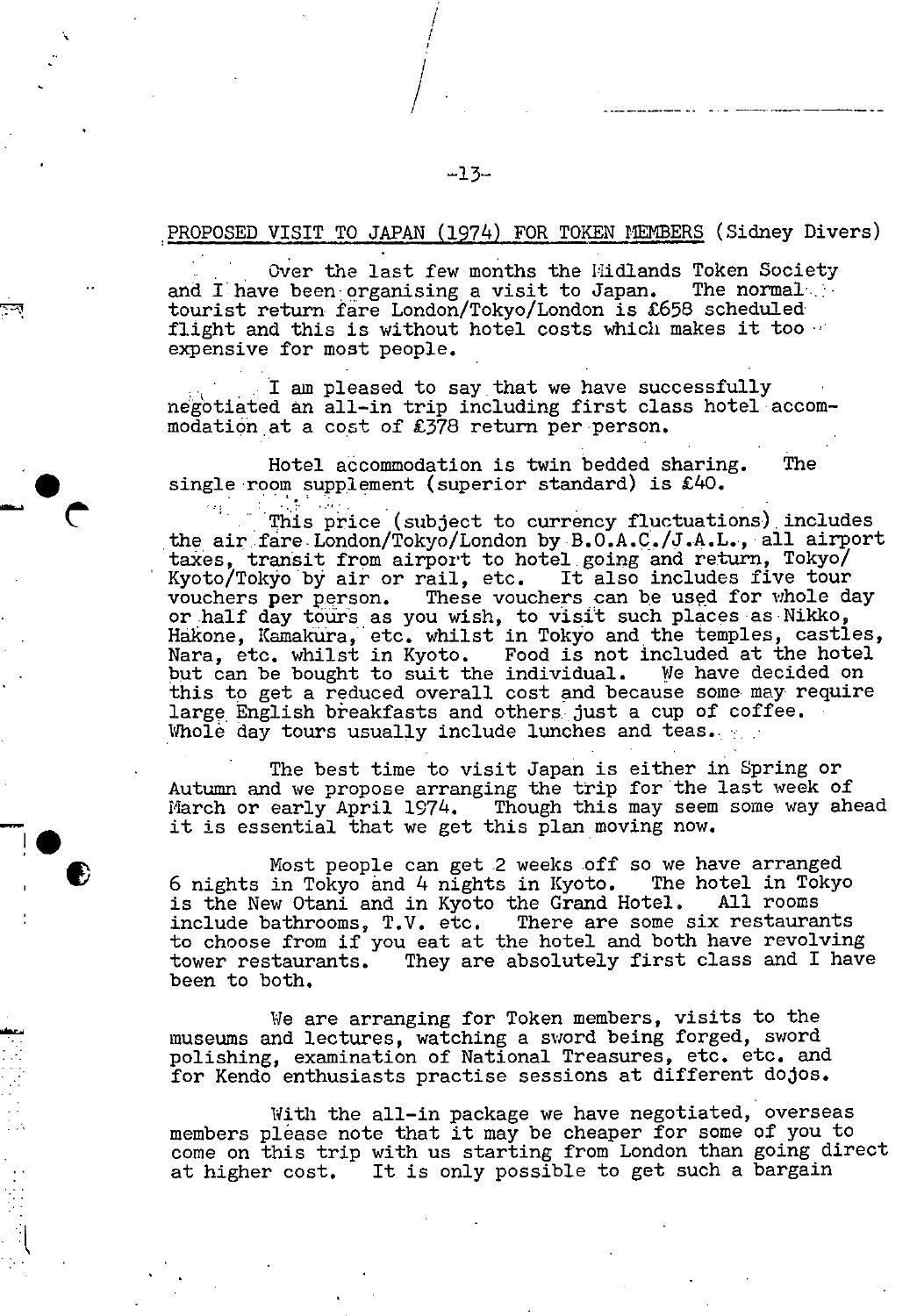price on this trip if we have the numbers and so this is open to all Token, Kendo, art collectors, dealers, businessmen. Each person has to be a member of The Midland Token Society whose: subscription is £1 p.a. and this should be sent to S.V. Divers. A membership card will be sent to you direct from Birmingham.

It is understood that though we are negotiating various day's activities such as sword polishing, etc. you have complete freedom to roam at will. All we ask is that you let me know the day before due to reception numbers required at the place we have arranged to visit.

The above schedules are, at this stage, purely a proposal. At the August Token meeting we hope to discuss this in more detail and a representative from the Japanese tour operators, Miki Travel, will be at the meeting to answer any questions and to give a talk and/or film show if required.

Newsletters giving information on this trip will be issued from time to time to all those filling in and returning the enclosed form.

Since I started looking into this idea of a Japanese  $\Delta \sim 10^{-10}$ visit the air fare has gone up  $E40$  from  $E618.60$  to  $E658$ . With the present world wide inflation, in a few years it could become very expensive indeed, so to those who have never been to Japan and to those who wish to revisit that Country, here is a chance not to be missed.

€

V

 $\bullet$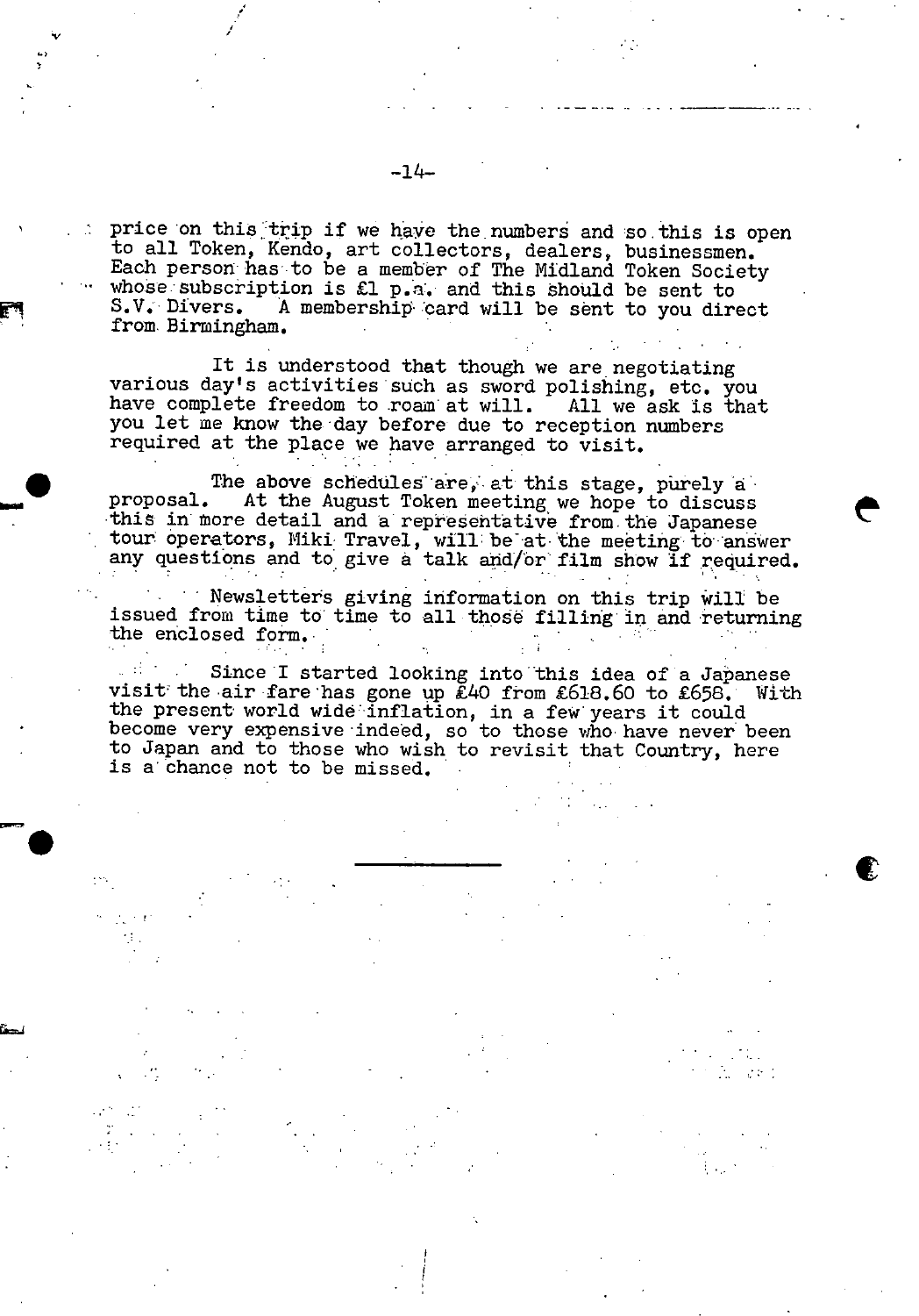## REPORT ON THE SPRING ARMS FAIR, Cumberland Hotel. (by W.L. Baxter)

'a

Although your Committee had decided for reasons of -economy. to forego representation at the Spring Fair (27 and 28 April 1973), and concentrate instead in putting on a good show at the Autumn Fair, to be held on 28 and 29 September 1973, . (make a diary note of the date), pressure of members voiced  $\degree$ objections was bowed to and a scratch display was put on - we having been fortunate enough to obtain a table at the eleventh hoür'hby the withdrawal of another Society. As so often happens, this random collection really paid off, and all who saw it agreed we were well represented.

You will note I stated "all who saw it", for despite the howl of protest and insistance that we should beat the Fair, what happens? Just the usual smaliband of stalwarts make themselves known at the Society stand and a careful. headcount totted up but twelve  $(12)$  members as visiting the Cumberland, apart from the writer, Syd Divers, Fred Stride, Brian Turner, Alan Bale, and last but no means least, Alan's wife (who put in a sterling full day), helping in rotation to police our exhibits.

Why we trouble in the face of such apathy defeats reason - dedication must be but one step removed from madness. Anyway, the Fair was a great success, with, I believe, over three hundred (300) people entering in the first twenty minutes it was opened.

#### Our exhibits consisted of:

Wo kabuto, one donated by Chairman, John Anderson, and signed<br>
• MIOCHIN MUNEMASA (c.1800), with a fine 24 plate bowl and 146<br>
• standing rivits, the peak and fukigayeshi embellished with<br>
• silver dragon flies amidst gilt silver dragon flies amidst gilt stalks and grainheads. The other being Alan Balets SAOTOME IYENAGA (c.1690), having 62' piates, 5 lames and' in mint condition.

> Alan was also showing 7 excellent tsuba. Sty1ized Bamboos in iron signed. TOCHIKU (c.1850). Plum Blossom by KINAI of ECHIZEN (sixth generation). Shimenawa and a rat signed TSUNAGAWA MASAYOSHI with gold KAO (c.1860). • His lovely Choshu INOUYE KIYQTAKA (c.1790), that was in the

> Ashmolean Exhibition.

A Crayfish in Shakudo on iron (c.1650), by SHOAMI MASANORI of KYOTO.

One by. KUNINAGA in swirling woodgrain showing stylized • characters and, finally, a Yamagane Tachi-Kanaguchi school  $(c.1450)$   $\qquad \qquad$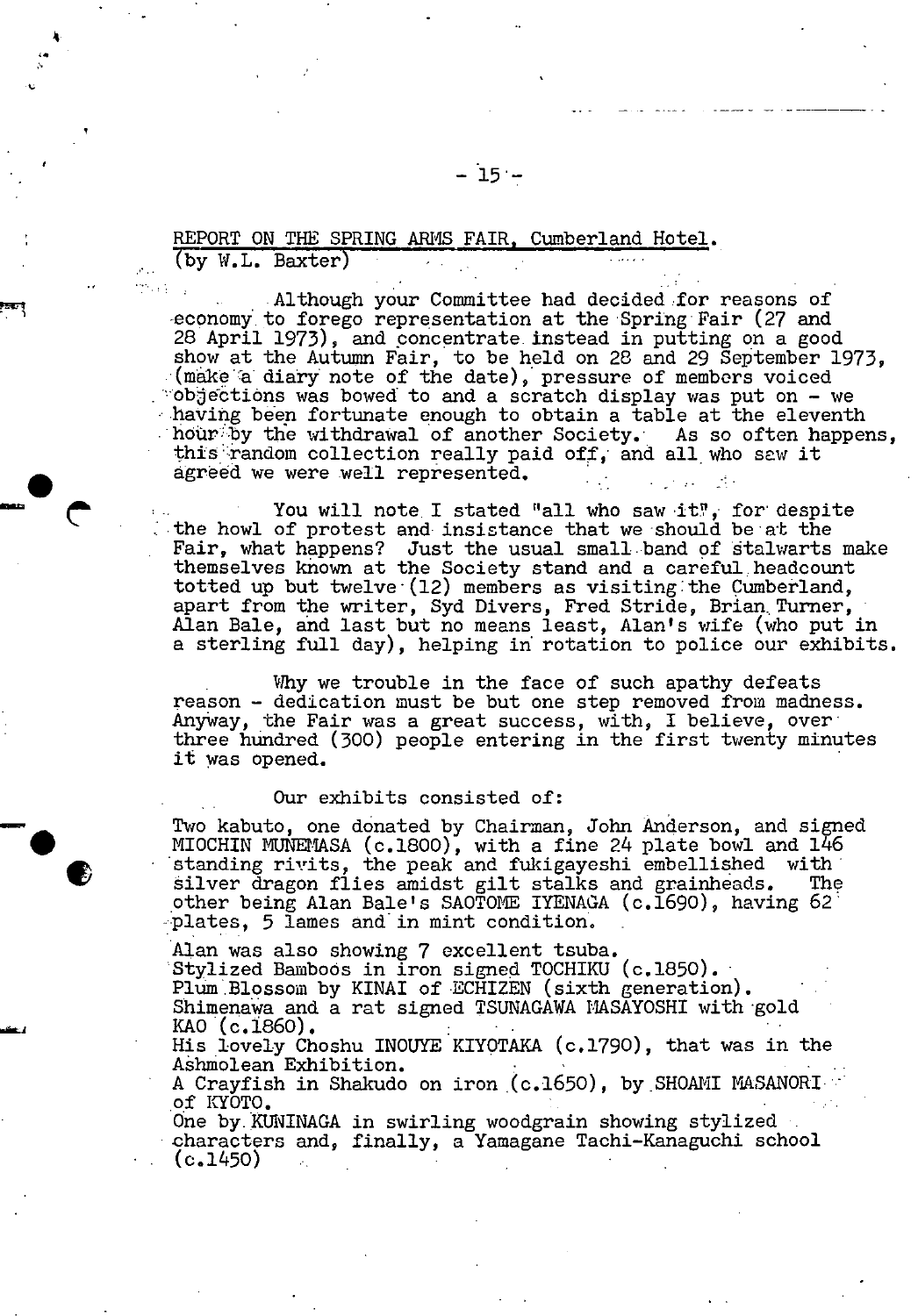For swords we had: The color of the second color A superb 17th century Cloisonne Tanto with multicoloured enamel flowers and foliage mounts in gold lacquered saya loaned by Syd Divers, who also showed a double pronged "rigging cutter" arrowhead carved and pierced with a dragon in the clouds and having an 18" tang signed UNETADA MYOJU.

The SADAMUNE signed, but actually HORIKAWA KUNIHIRO school of 1620, wakizashi of Alan Bale that has graced our stand before, was put on view again as it is such an eye catcher. Likewise, Alan provided another wak. signed INUYAMA JU MICHIASA that was made in the castle of Inuyama c.1840, and tempered in the water of KISO river. The MINO GOTO fittings being gold mantis en suite by the GOTO ICHIJO school.

Fred Stride brought along two mouthwatering Katana's for display, but as we had a superabundance of material, it was decided that his MASAHIDE, recently acquired, should be retained for another day and pride of place was given to his ISE GORO MINAMOTO YOSHISADA, a shinto blade named DAIKICHI MARU (Great Good luck piece), with a Kaneiye tsuba and brown lacquer saya showing inset 'black stylized water swirls and having en suite soft metal Dragon Fly mounts.

n  $\mathbf{C}$ 

 $\blacksquare$ 

The writer completed our show with his two TERUSHIGE swords, Katana and Wakizashi, the Katana with fifth generation blade, black ISHIME saya, white tsuka binding and sentoku dragon mounts by UMETADA NARIKAZU. The wak. having a first generation blade rippled ROIRO saya and rival generals UJI river mounts.

The main commercial section of the Fair was absolutely saturated with Japanese swords. Every other dealer seemed to be climbing on the bandwagon of current escalating values in our field with the result that a great deal of low quality material was being offered at over-enthusiastic prices. The usual old friends were well represented, and their principal offerings were - a box of 106 arrow heads with Peter Yorke, a spectacular gold signed BUNGO YUKIHIRA kOkatana with sanded same saya and shakudo fittings in the hands of Tony Elliott, a good display of iron tsuba offered by Colin Nunn, and a long sword in ribbed ROIRO saya with SHAKUDO and gold mounts that the Smith family of Bexley Heath disposed of at four figures to one of our respected members. Two elegant matchiocks were also' available, one of which likewise ended up in the eager hands of a Society member. It was, by common concensus, a good Fair. Extremely busy on the opening day when there was literally a sardine crush, but much quieter on the Saturday. Sale of Society literature covered our entrance costs, whilst three (3) new members were enrolled and a number of application forms taken which hopefully will be returned in due course. Why on earth more members don't

 $- 16 -$ 

 $\bullet$ 

F'